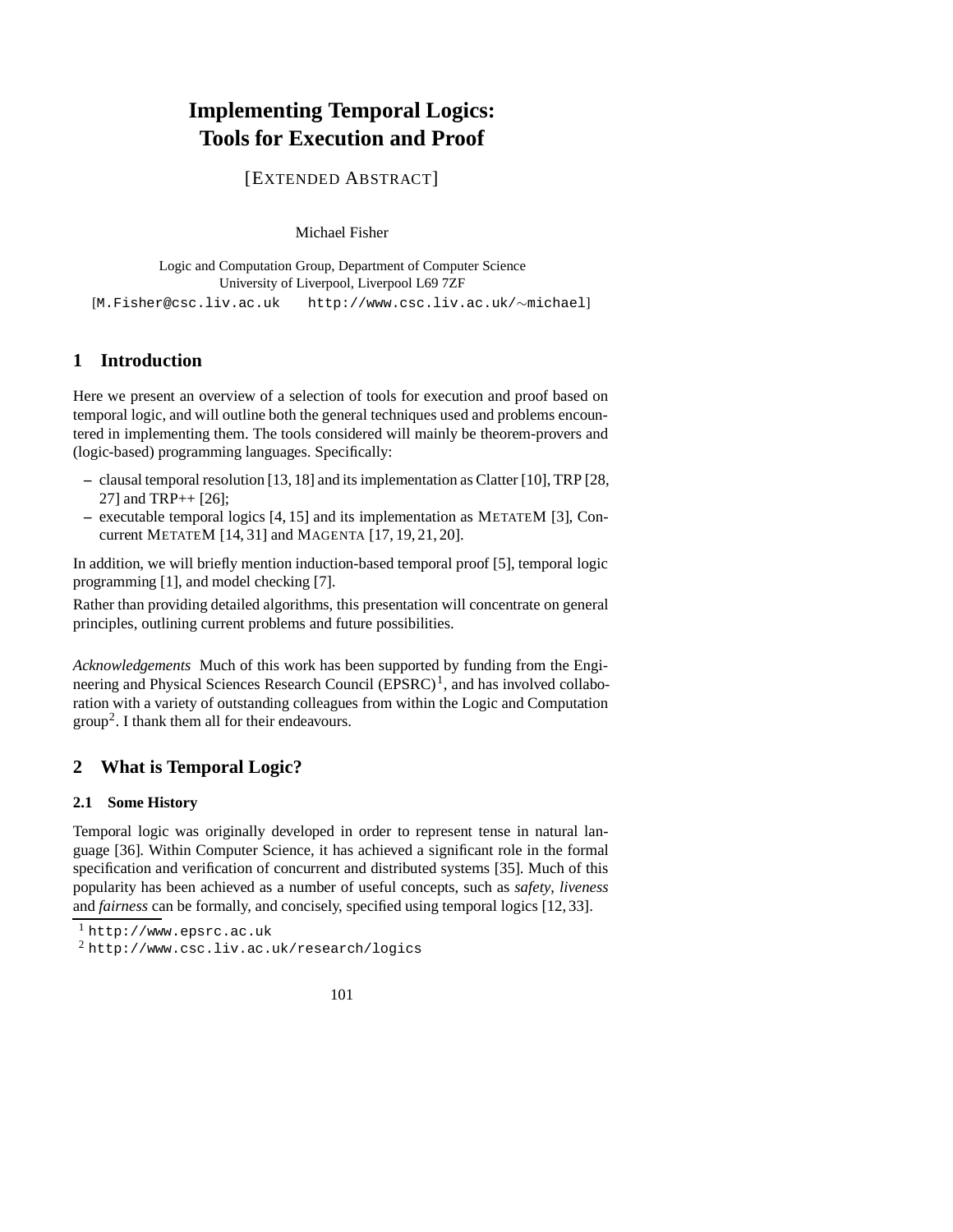### **2.2 Some Intuition**

In their simplest form, temporal logics can be seen as extensions of classical logic, incorporating additional operators relating to time. These operators are typically: ' $\bigcirc$ ', meaning "in the next moment in time",  $\cdot \Box$ ", meaning "at every future moment", and  $\langle \diamondsuit \rangle$ , meaning "at some future moment". These additional operators allow us to express statements such as

$$
\Box(send \Rightarrow \Diamond received)
$$

to characterise the statement

"it is always the case that if we send a message then, at some future moment it *will* be received".

The flexibility of temporal logic allows us to use formulae such as

$$
\Box(send \Rightarrow \bigcirc(received \vee send))
$$

which is meant to characterise

"it is always the case that, if we send a message then, at the next moment in time, either the message will be received or we will send it again"

and

$$
\Box(received \Rightarrow \neg send)
$$

meaning

"it is always the case that if a message is received it cannot be sent again".

Thus, given formulae of the above form then, if we try to send a message, i.e. '*send*', we *should* be able to show that it is *not* the case that the system continually re-sends the message (but it is never received) i.e. the statement

```
send ∧ ¬received
```
should be inconsistent.

#### **2.3 Some Applications**

The representation of dynamic activity via temporal formalisms is used in a wide variety of areas within Computer Science and Artificial Intelligence, for example Temporal Databases, Program Specification, System Verification, Agent-Based Systems, Robotics, Simulation, Planning, Knowledge Representation, and many more. While we are not able to describe all these aspects here, the interested reader should see, for example, [33, 34, 7, 41, 29].

There are many different temporal logics (see, for example [12]). The models of time which underly these logics can be discrete, dense or interval-based, linear, branching or partial order, finite or infinite, etc. In addition, the logics can have a wide range of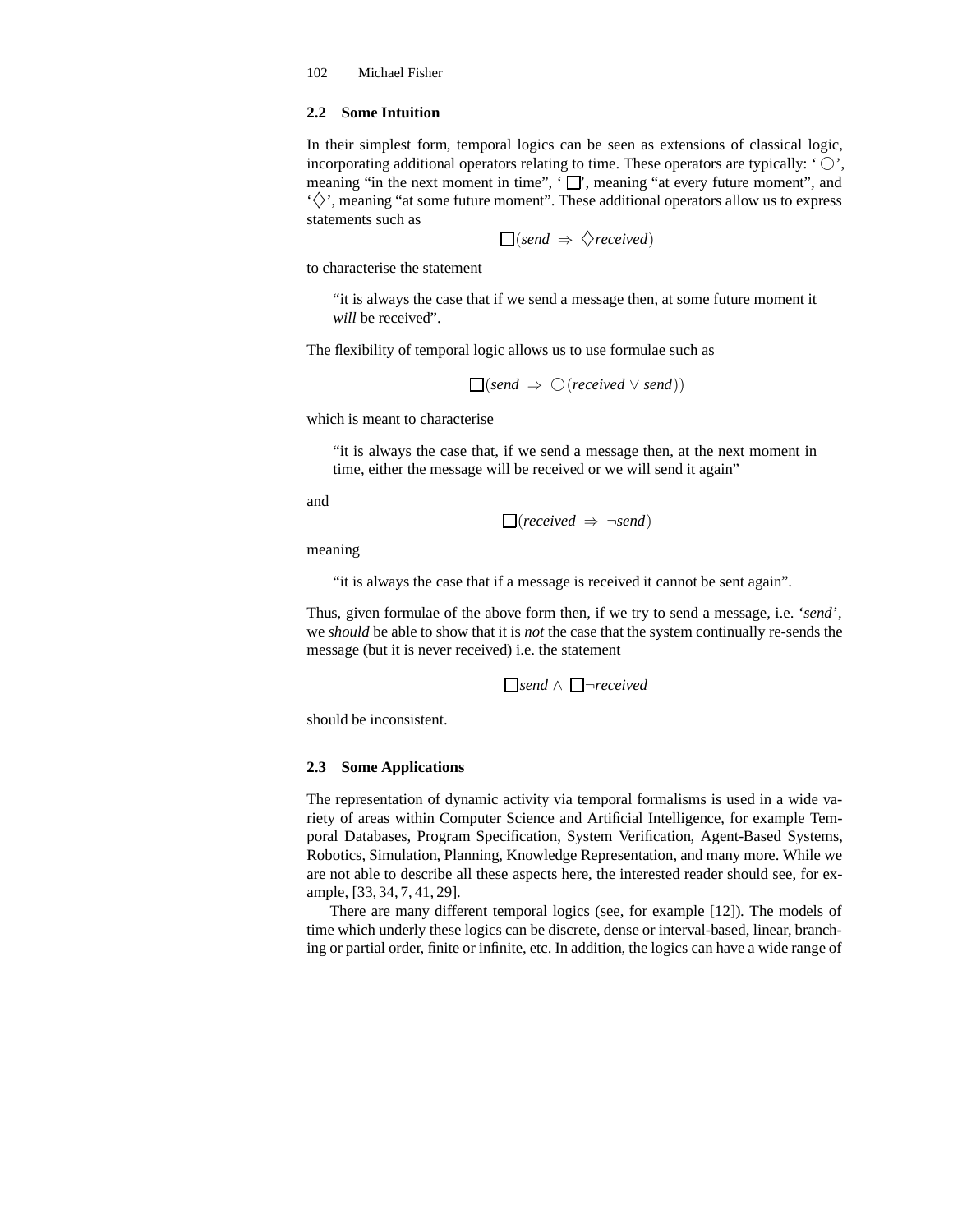operators, such as those related to discrete future-time (e.g:  $\bigcirc$ ,  $\bigcirc$ ,  $\bigcap$ ), interval futuretime (e.g: *U*, *W*), past-time (e.g:  $\bullet \bullet \bullet \blacksquare$ , *S*, *Z*), branching future-time (e.g: **A**, **E**), fixed-point generation (e.g: *µ*, ν) and propositional, quantified propositional or full first-order variations. Even then, such temporal logics are often combined with standard modal logics. For example, typical combinations involve  $TL + S5$  modal logic (often representing 'Knowledge'), or  $TL + KD45$  (Belief)  $+ KD$  (Desire)  $+ KD$  (Intention).

Here, we will mainly concentrate on one very popular variety, namely discrete linear temporal logic, which has an underlying model of time isomorphic to the Natural Numbers (i.e. an infinite sequence with distinguished initial point) and is also linear, with each moment in time having at most one successor. (Note that the infinite and linear constraints ensure that each moment in time has *exactly* one successor, hence the use of a single  $\circlearrowright$  operator.)

## **3 Where's the Difficulty?**

Temporal Logics tend to be complex. To give some intuition why this is the case, let us look at a few different ways of viewing (propositional) temporal logic.

Propositional temporal logic can be thought of as

- 1. *a specific decidable (PSPACE-complete) fragment of classical first-order logic* For example, the semantics of (discrete, linear) propositional temporal logic can be given by translation as:
	- $i \models \bigcirc p \rightarrow p(i+1)$ *i*  $\models$   $\diamondsuit p$  → ∃*j*. (*j* ≥ *i*) ∧ *p*(*j*)  $i \models \Box p \rightarrow \forall j. \ (\check{j} \geq \check{i}) \Rightarrow p(\check{j})$

[this can be a problem as proof/execution techniques often find it hard to isolate exactly this fragment]

2. *a multi-modal logic, comprising two modalities,* [1] *and* [∗]*, which interact closely* The induction axiom in discrete temporal logic

$$
\vdash \Box(\phi \Rightarrow \bigcirc \phi) \Rightarrow (\phi \Rightarrow \Box \phi)
$$

can be viewed as the *interaction* axiom between modalities

$$
\vdash [\ast](\phi \Rightarrow [1]\phi) \Rightarrow (\phi \Rightarrow [\ast]\phi)
$$

Thus, [1] is usually represented as ' $\bigcirc$ ', while [\*] is usually represented as ' $\Box$ ' [while mechanising modal logics is relatively easy, multi-modal problems become complex when interactions occur between the modalities; in our case the interaction is of an *inductive* nature]

3. *a characterisation of simple induction*

The induction axiom in discrete temporal logic

$$
\vdash \Box(\varphi \Rightarrow \bigcirc \varphi) \Rightarrow (\varphi \Rightarrow \Box \varphi)
$$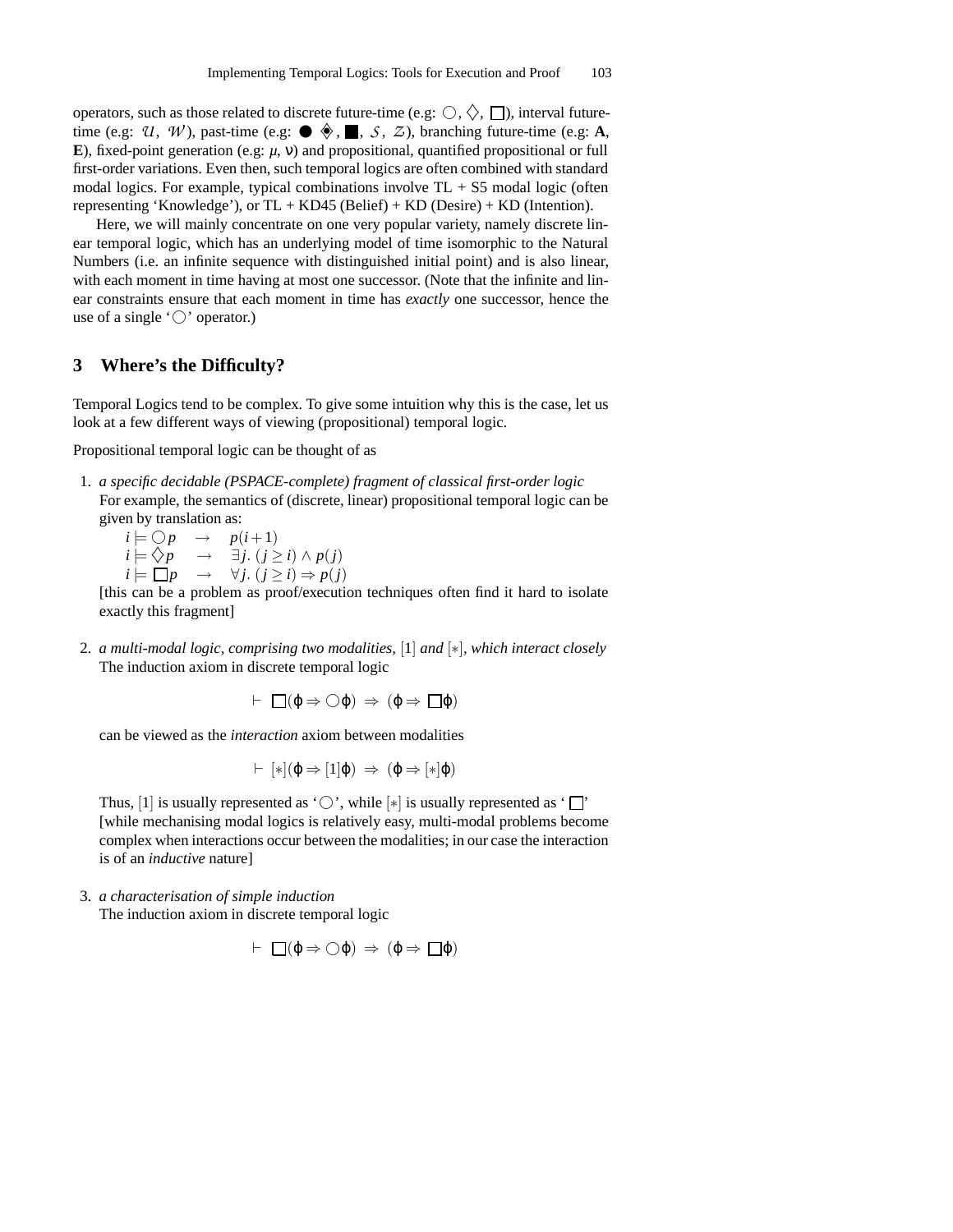can alternatively be viewed as

$$
[\forall i. \; \varphi(i) \Rightarrow \varphi(i+1)] \; \Rightarrow \; [\varphi(0) \Rightarrow \forall j. \; \varphi(j)]
$$

[again, this use of induction can cause problems]

- 4. *a logic over sequences, trees or partial-orders (depending on the model of time)* For example, a sequence-based semantics can be given for discrete linear temporal logic:
	- $s_i, s_{i+1}, \ldots, s_{\omega} \models \bigcirc p$  if, and only if,  $s_{i+1}, \ldots, s_{\omega} \models p$  $s_i, s_{i+1}, \ldots, s_{\omega} \models \bigcirc p$  if, and only if, there exists a  $j \ge i$  such that  $s_j, \ldots, s_{\omega} \models p$  $s_i, s_{i+1}, \ldots, s_{\omega} \models \Box p$  if, and only if, for all  $j \geq i$  then  $s_j, \ldots, s_{\omega} \models p$

[this shows that temporal logic can be used to characterise a great variety of, potentially complex, computational structures]

- 5. *a syntactic characterisation of finite-state automata overinfinite words(*ω*-automata)* For example
	- $−$  formulae such as  $p ⇒ √q$  give constraints on possible state transitions,
	- **−** formulae such as  $p \Rightarrow \Diamond r$  give constraints on accepting states within an automaton, and
	- formulae such as  $p \Rightarrow \Box s$  give global constraints on states in an automaton.

[thisshowssome of the power of temporal logic as a variety of different ω-automata can be characterised in this way]

### **3.1 A Little Complexity**

The decision problem for a simple propositional (discrete, linear) temporal logic is already PSPACE-complete [37]; other variants of temporal logic may be worse! When we move to *first-order* temporal logics, things begin to get unpleasant. It is easy to show that first-order temporal logic is, in general, incomplete (i.e. not recursively-enumerable [38, 2]). In fact, until recently, it has been difficult to find *any* non-trivial fragment of firstorder temporal logic that has reasonable properties. A breakthrough by Hodkinson *et. al.* [23] showed that *monodic* fragments of first-order temporal logic could be complete, even decidable.

## **4 What Tools?**

The main tools that we are interested in are used to carry out *temporal verification*, via resolution on temporal formulae, and *temporal execution*, via direct execution of temporal formulae. In our case, both of these use temporal formulae within a specific normal form, called *Separated Normal Form (SNF)* [16].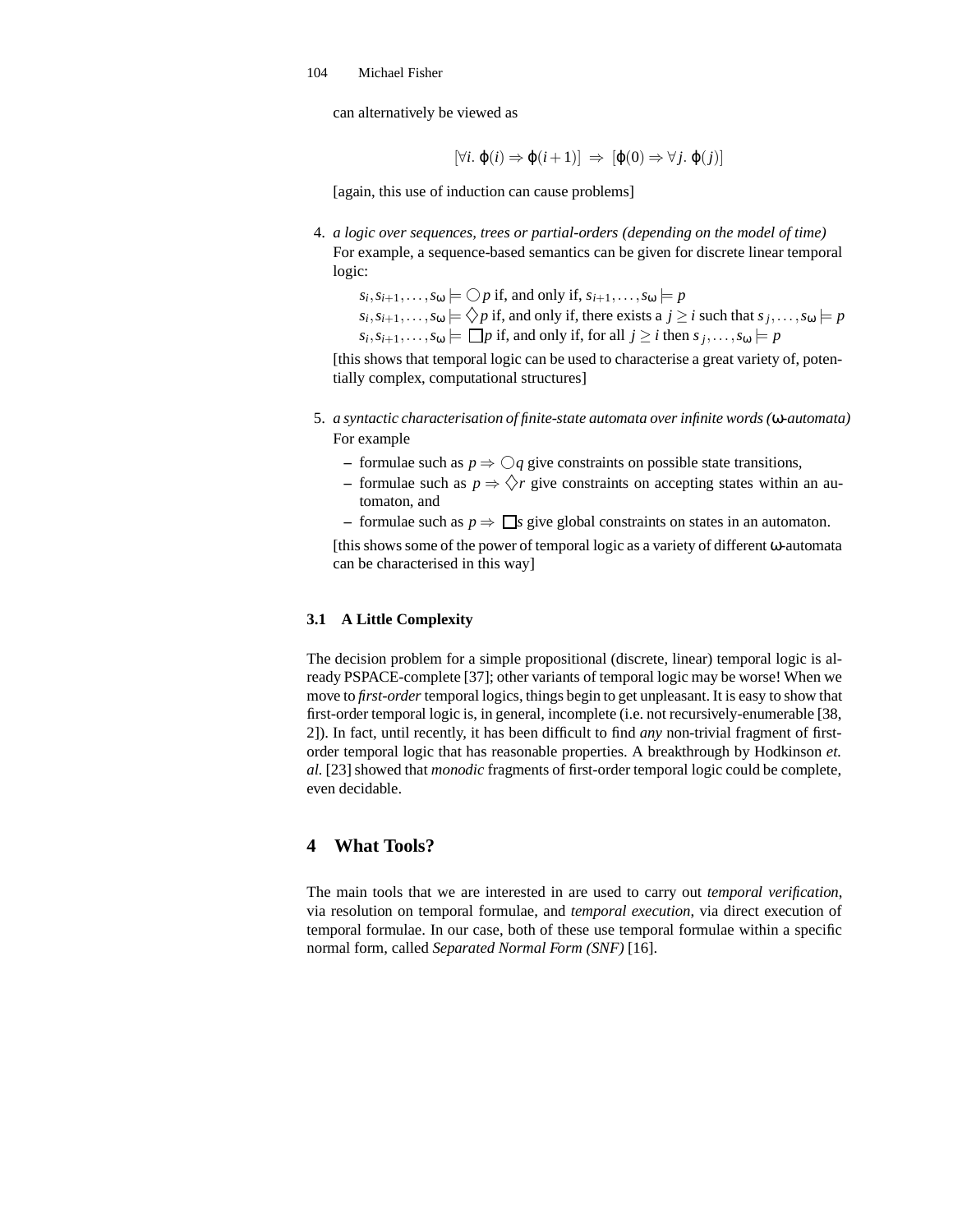### **4.1 SNF**

A temporal formula in Separated Normal Form (SNF) is of the form

$$
\prod_{i=1}^n (P_i \Rightarrow F_i)
$$

where each of the ' $P_i \Rightarrow F_i$ ' (called *clauses* or *rules*) is one of the following

**start** ⇒ 
$$
\bigvee_{k=1}^{r} l_k
$$
 (an initial clause)  
\n $\bigwedge_{j=1}^{q} m_j$  ⇒  $\bigcirc \bigvee_{k=1}^{r} l_k$  (a step clause)  
\n $\bigwedge_{j=1}^{q} m_j$  ⇒  $\diamondsuit l$  (a sometime clause)

where each *l*,  $l_k$  or  $m_j$  is a literal and '**start**' is a formula that is only satisfied at the "beginning of time".

Thus, the intuition is that:

- **–** initial clauses provide *initial* constraints;
- **–** step clauses provide constraints on the *next* step; and
- **–** sometime clauses provide constraints on the *future*.

We can provide simple examples showing some of the properties that might be represented directly as SNF clauses.

- **–** Specifying initial conditions: **start** ⇒ *sad*
- **–** Defining transitions between states: (*sad* ∧ ¬*rich*) ⇒ ❣*sad*
- **–** Introducing new eventualities (goals): (¬*resigned* ∧ *sad*) ⇒ ♦*famous*

$$
sad \Rightarrow \Diamond happy
$$

**–** Introducing permanent properties: *lottery-win* ⇒ ❣ *rich* which, in SNF, becomes

*lottery-win* 
$$
\Rightarrow
$$
  $\bigcirc$  *rich*  
*lottery-win*  $\Rightarrow$   $\bigcirc$  *x*  
 $x \Rightarrow$   $\bigcirc$  *x*

Translation from an arbitrary temporal formula into SNF is an operation of polynomial complexity [16, 18].

We also need the concept of a *merged* SNF clause: any SNF clause is a merged SNF clause and, given two merged SNF clauses  $A \Rightarrow \bigcirc B$  and  $C \Rightarrow \bigcirc D$ , we can generate a new merged SNF clause  $(A \land C) \Rightarrow \bigcirc (B \land D)$ .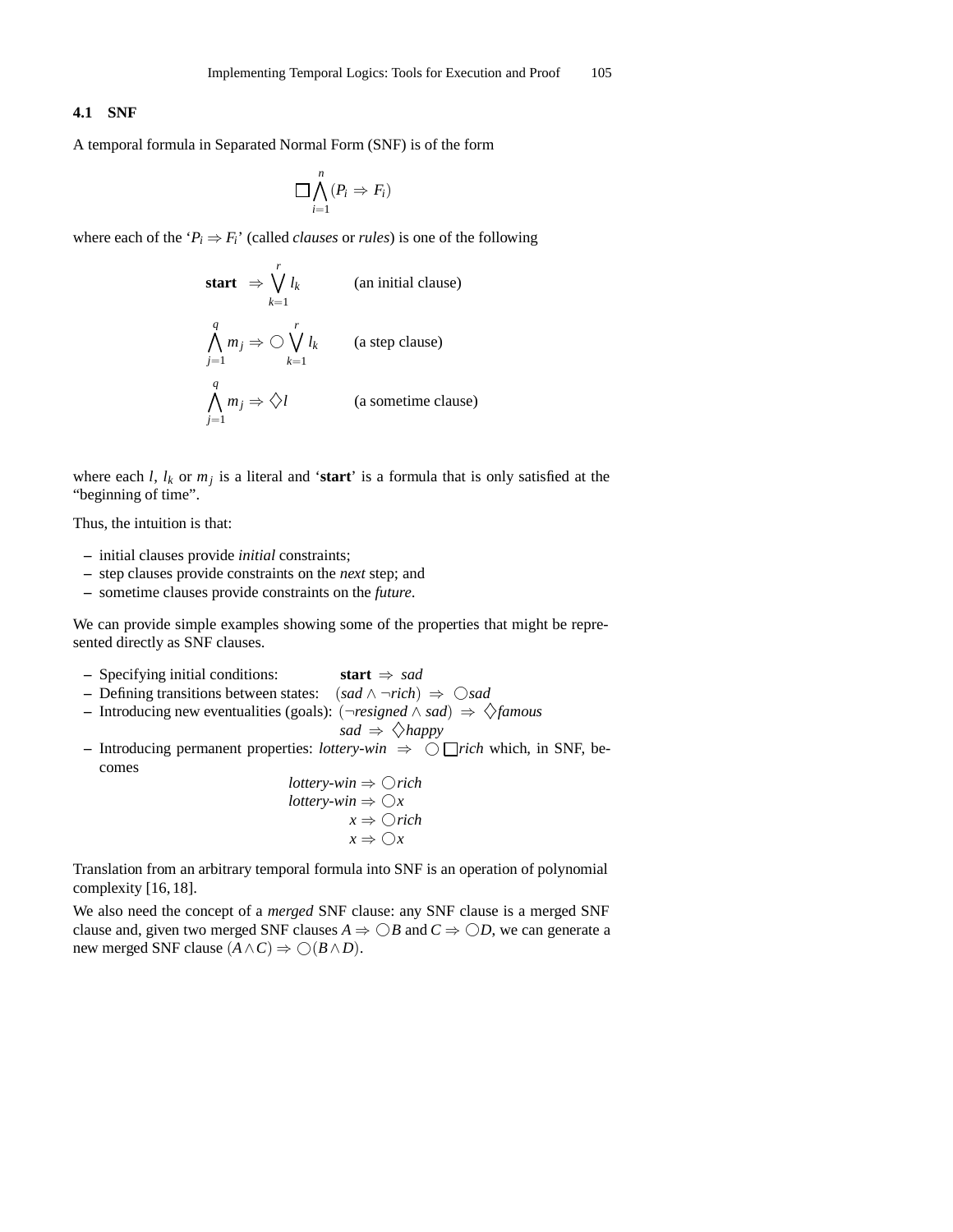### **4.2 Clausal Resolution**

Given a set of clauses in SNF, we can apply resolution rules, such as

Initial Resolution: 
$$
\operatorname{start} \Rightarrow (A \lor l)
$$
  
\n $\operatorname{start} \Rightarrow (B \lor \neg l)$   
\n $\operatorname{start} \Rightarrow (A \lor B)$   
\nStep Resolution:  $P \Rightarrow \bigcirc (A \lor l)$   
\n $Q \Rightarrow \bigcirc (B \lor \neg l)$   
\n $(P \land Q) \Rightarrow \bigcirc (A \lor B)$   
\n $\Rightarrow \bigcirc \bigcup A$   
\n $\frac{Q \Rightarrow \Diamond l}{Q \Rightarrow \Diamond l}$ 

As we will see later, it is this *temporal resolution* rule that causes much of the difficulty.

#### **4.3 Executable Temporal Logics**

We use the *Imperative Future* approach [4]:

- **–** transforming the temporal specification into SNF;
- **–** from the initial constraints, *forward chaining* through the set of temporal rules representing the agent; and
- $-$  constraining the execution by attempting to satisfy goals, such as  $\Diamond g$  (i.e. *g* eventually becomes true).

Since some goals might not be able to be satisfied immediately, we must keep track of the outstanding goals and reconsider them later. The basic strategy used is to attempt to satisfy the oldest outstanding eventualities first and keep a record of the others, retrying them as execution proceeds.

**Example** Imagine a 'car' agent which can *go*, *turn* and *stop*, but can also run out of fuel (*empty*) and *overheat*.

The agent's internal definition might be given by a temporal logic specification in SNF, for example,

$$
start \Rightarrow \neg moving
$$
  
\n
$$
go \Rightarrow \bigcirc moving
$$
  
\n(moving \land go) \Rightarrow O(overheat \lor empty)

The car agent's behaviour is implemented by *forward-chaining* through these formulae.

**–** Thus, *moving* is false at the beginning of time.

**–** Whenever *go* is true, a commitment to eventually make *moving* true is given.

 $3 (-A)$  *Wl* is satisfied either if  $\neg A$  is always satisfied, or if  $\neg A$  is satisfied up to a point when *l* is satisfied.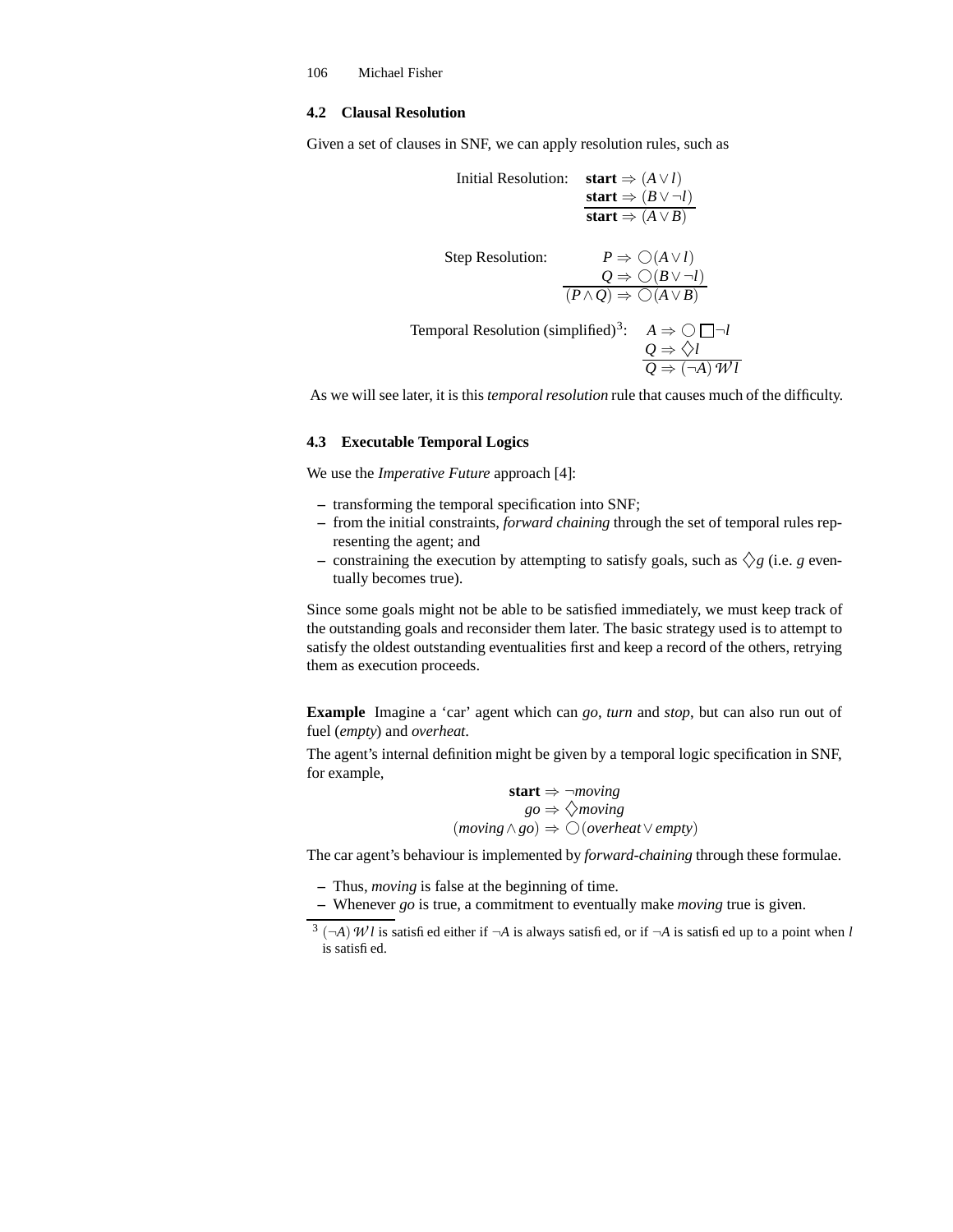**–** Whenever both *go* and *moving* are true, then either *overheat* or *empty* will be made true in the next moment in time.

This provides the basis for temporal execution, and has been extended with execution for combinations with *modal* logics, deliberation mechanisms [17], resource-bounded reasoning [19] and a concurrent operational model [14].

## **5 Implementations**

#### **5.1 Clausal Temporal Resolution**

The essential complexity in carrying out clausal temporal resolution is implementing the temporal resolution rule itself. First, let us note that the Temporal Resolution rule outlined earlier is not in the correct form. The *exact* form of this rule is

Temporal Resolution (full):

\n
$$
A_1 \Rightarrow \bigcirc B_1
$$
\n
$$
\dots \Rightarrow \dots
$$
\n
$$
A_n \Rightarrow \bigcirc B_n
$$
\n
$$
\underline{Q} \Rightarrow \Diamond l
$$
\n
$$
\overline{Q} \Rightarrow (\bigwedge_{i=1}^n \neg A_i) \, \overline{Wl}
$$

where each  $A_i \Rightarrow \bigcirc B_i$  is a merged SNF clause and each  $B_i$  satisfies  $B_i \Rightarrow (\neg l \land \bigvee^n A_i)$ *j*=1 *Aj*).

Thus, in order to implement this rule, a *set* of step clauses satisfying certain properties must be found; such a set is called a *loop*. This process has undergone increasing refinement, as has the implementation of clausal temporal resolution provers in general:

1. The original approach proposed was to conjoin all sets of step clauses to give, so called, *merged* SNF clauses and then treat these merged clauses as edges/transitions in a graph. Finding a loop is then just a question of extracting a *strongly connected component* from the graph, which is a linear operation [39].

The problem here is explicitly constructing the large set of merged SNF clauses.

2. Dixon [8–10] developed an improved (breadth-first) search algorithm, which formed the basis of the 'Clatter' prover. This search approach effectively aimed to generate only the merged SNF clauses that were required to find a loop, rather than generating all such clauses.

The problem with the Clatter family of provers was the relatively slow link to the classical resolution system (which was used to carry out the step resolution operations).

3. Hustadt then developed TRP [28]. The idea here was to use arithmetical translations to translate as much as possible of the process to classical resolution operations and then use an efficient classical resolution system. In addition, TRP used a translation of the breadth-first loop search algorithm into a series of classical resolution problems suggested in [11]. (TRP is also able to deal with the combination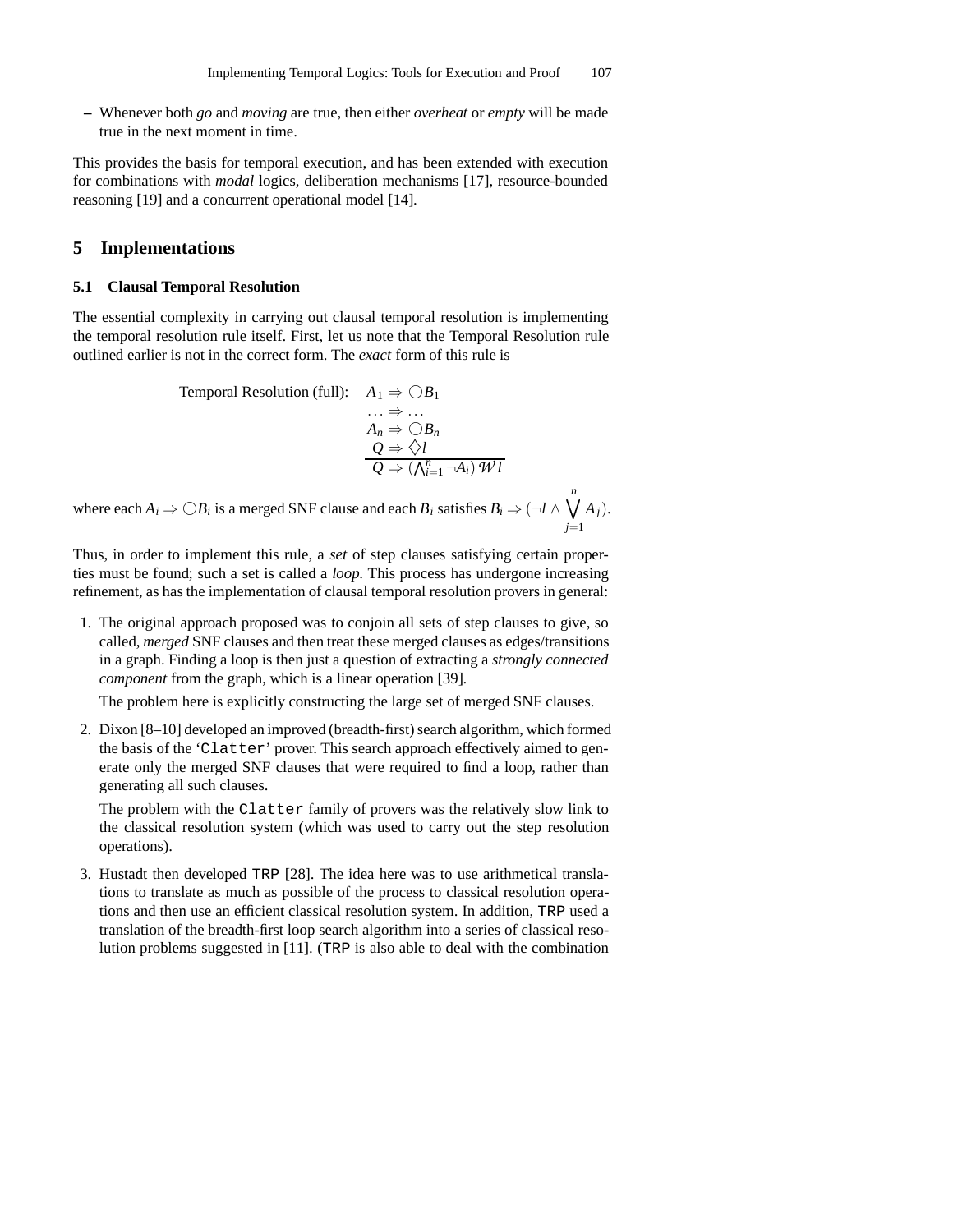of propositional temporal logic with various modal logics including KD45 and S5.) The resulting system was evaluated against other decision procedures for this form of temporal logic and was shown to be very competitive [28, 27].

The main problems with TRP were that it was implemented in Prolog and that the data/term representation/indexing techniques could be improved.

4. The latest variety of clausal temporal resolution system is TRP++, implemented by Konev [26]. Here, TRP is re-implemented in C++ and is refined with a number of contemporary data representation and indexing techniques.

TRP++ currently performs very well in comparison with other provers for propositional temporal logic.

### **5.2 Executable Temporal Logics**

The Imperative Future style of execution provides a relatively simple approach to executing temporal logic formulae. As described above, beginning at the initial conditions we simply forward chain through the step clauses/rules generating a model, all the time constraining the execution with formulae such as  $\langle \rangle g'$ .

The development in this area has not primarily been concerned with speed. As we will see below, the developments has essentially involved refining and extending the internal capabilities of the programs and allowing for more complex interactions between programs.

Thus, the implementations of this approach, beginning with METATEM, proceeded as follows.

1. The first approach, reported in [22], essentially used a Prolog meta-interpreter to implement the system. The forward chaining aspect is relatively standard, and the management of outstanding eventualities (i.e. formulae such as  $\langle \rangle g'$ ) was handled with a queue structure.

In order to maintain completeness (in the propositional case) a form of *past-time loop checking* had to be employed. This involved retaining a large proportion, and sometimes *all*, of the history of the computation and checking for loops over this as every new computation state was constructed. (Note that this loop-checking aspect is usually omitted from the later languages.)

The main problems with this approach were the lack of features, particularly those required for programming rational agents, such as internal reasoning, deliberation and concurrency.

2. In [14], Concurrent METATEM was developed. This allowed for multiple asynchronous, communicating METATEM components and provided a clean interaction between the internal (logical) computation and the concurrent operational model.

Concurrent METATEM was implemented in C++ but was relatively slow and static (i.e. process scheduling was implemented directly).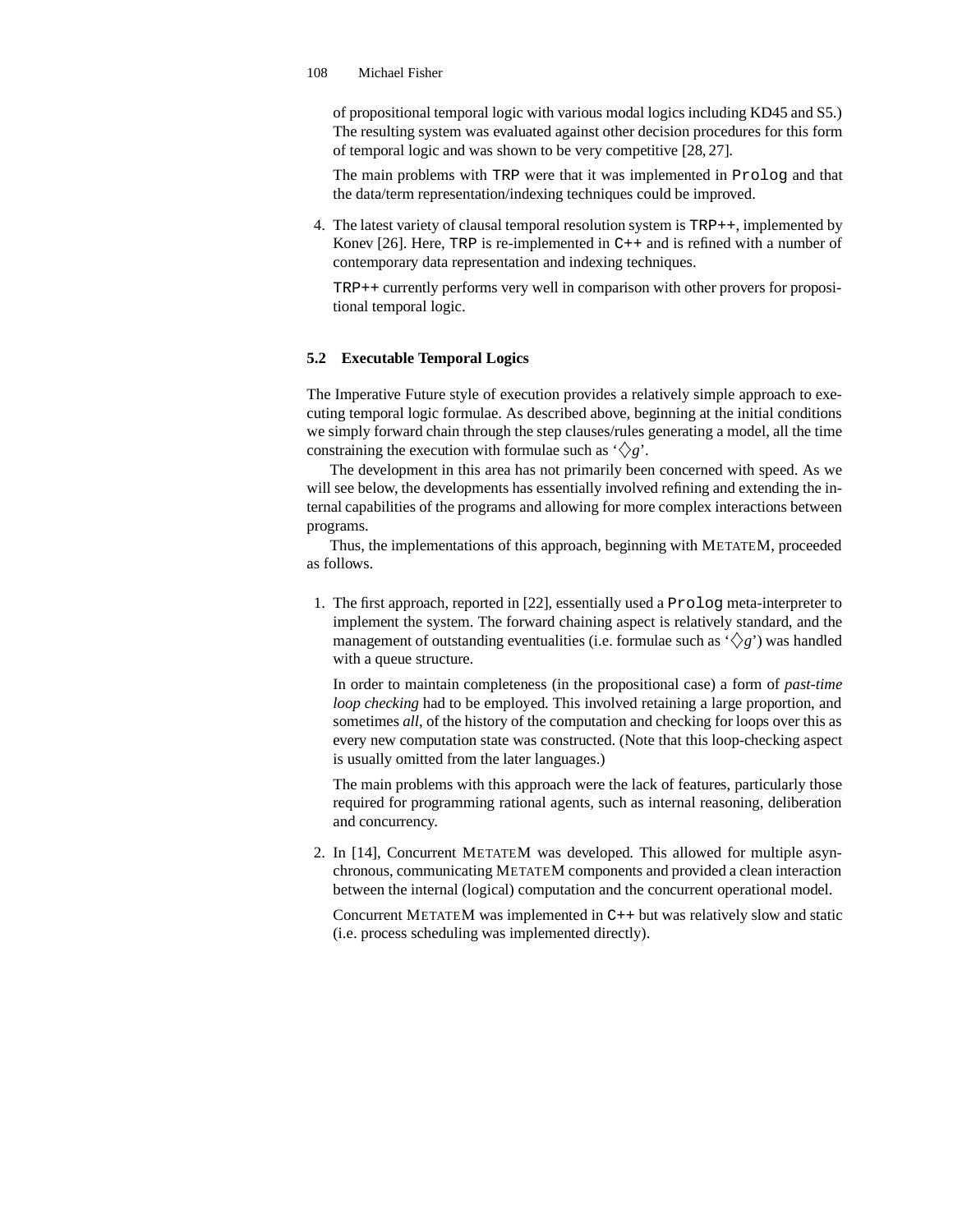- 3. Kellett, in [30, 31], developed more refined implementation techniques for Concurrent METATEM. Here, individual METATEM programs were compiled into (linked) pairs of I/O automata [32], one to handle the internal computation, the other to handle the interaction with the environment. Such automata can then, potentially, be cloned (for process spawning) and moved (for load balancing and mobility). While Concurrent METATEM provides an interesting model of simple multi-agent computation, work was still required on the internal computation mechanism for
- 4. More recently, the internal computation has been extended by providing a *belief* dimension, allowing meta-control of the deliberation<sup>4</sup>, allowing resource-bounded reasoning and incorporating agent abilities [17, 19, 20].

This has led to the MAGENTA language in which rational agents can be implemented, and in which complex multi-agent organisations can be developed. Currently, the internal MAGENTA implementation is provided by Prolog, but work is under way to provide a Java implementation of both individual and group aspects [21].

### **5.3 Other Techniques**

each individual agent.

In this section, we will briefly mention a few other systems related to temporal logic that we are working on.

*Induction-based Temporal Proof* As mentioned above, first-order temporal logics are complex. In particular, full first-order temporal logic is not recursively-enumerable. However, as we still wish to prove theorems within such a logic, we have been developing techniques to support this. Such a system is described in [5], where an inductionbased theorem-prover is enhanced with heuristics derived from the clausal temporal resolution techniques (see above) and implemented in λClam/λProlog.

*Temporal Logic Programming* Standard logic programming techniques were transferred to temporal logic in [1]. However, because of the incompleteness of first-order temporal logics, the language was severely restricted. In fact, if we think of SNF above then the fragment considered is essentially that consisting of initial and step clauses. Thus, implementation for such a language is a small extension of classical logic programming techniques and constraint logic programming techniques.

*Model Checking* Undoubtedly the most popular application of temporal logic is in *model checking*. Here, a finite-state model capturing the executions of a system is checked against a temporal formula. These finite state models often capture hardware descriptions, network protocols or complex software [24, 7]. While much model-checking technology was based on automata-theoretic techniques, advances in *symbolic* [6] and *on-the-fly* [25] techniques have made model checking the success it is. Current work on abstraction techniques and Java model checking, such as [40], promise even greater advances.

<sup>4</sup> Deliberation here means the process of deciding in which order to attempt outstanding eventualities at each computation step.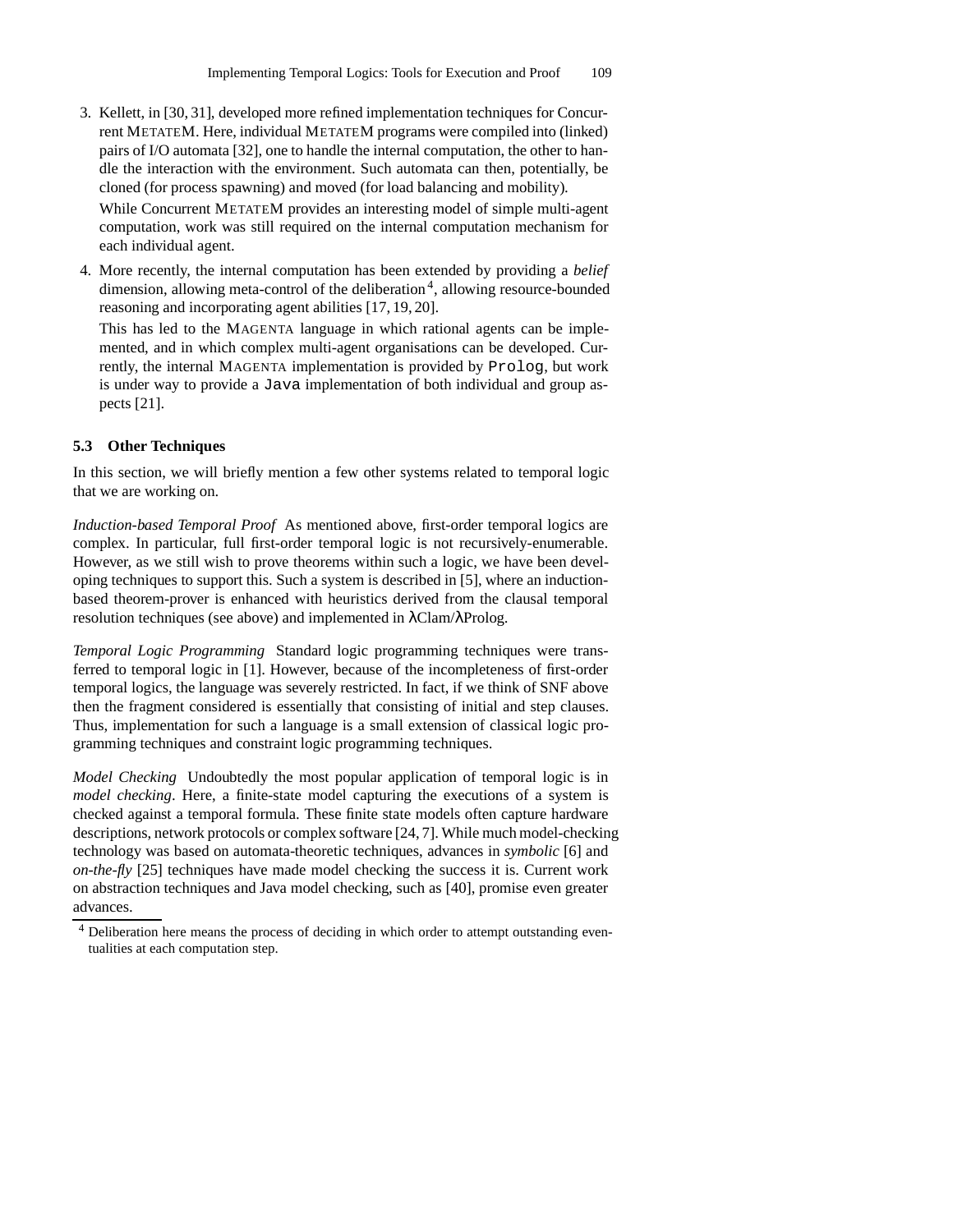## **6 Summary**

We have overviewed a selection of tools for execution and proof within temporal logic. Although these tools are generally prototypes, they are increasingly used in realistic scenarios, and more sophisticated versions appear likely to have a significant impact in both Computer Science and Artificial Intelligence.

## **References**

- 1. M. Abadi and Z. Manna. Temporal Logic Programming. *Journal of Symbolic Computation*, 8: 277–295, 1989.
- 2. M. Abadi. The Power of Temporal Proofs. *Theoretical Computer Science*, 64:35–84, 1989.
- 3. H. Barringer, M. Fisher, D. Gabbay, G. Gough, and R. Owens. METATEM: An Introduction. *Formal Aspects of Computing*, 7(5):533–549, 1995.
- 4. H. Barringer, M. Fisher, D. Gabbay, R. Owens, and M. Reynolds, editors. *The Imperative Future: Principles of Executable Temporal Logics*. Research Studies Press, Chichester, United Kingdom, 1996.
- 5. J. Brotherston, A. Degtyarev, M. Fisher, and A. Lisitsa. Searching for Invariants using Temporal Resolution. In *Proceedings of LPAR-2002*. Springer Verlag, 2002. LNCS, to appear.
- 6. J.R. Burch, E.M. Clarke, K.L. McMillan, D.L. Dill, and L.J. Hwang. Symbolic Model Checking: 10<sup>20</sup> states and beyond. In *Proceedings of the 5th Symposium on Logic in Computer Science, Philadelphia*, June 1990.
- 7. E.M. Clarke, O. Grumberg, and D. Peled. *Model Checking*. MIT Press, December 1999.
- 8. C. Dixon. *Strategies for Temporal Resolution*. PhD thesis, Department of Computer Science, University of Manchester, Manchester M13 9PL, U.K., December 1995.
- 9. C. Dixon. Search Strategies for Resolution in Temporal Logics. In *Proceedings of the Thirteenth International Conference on Automated Deduction (CADE)*, volume 1104 of *LNCS*, New Brunswick, New Jersey, July/August 1996. Springer-Verlag.
- 10. C. Dixon. Temporal Resolution using a Breadth-First Search Algorithm. *Annals of Mathematics and Artificial Intelligence*, 22:87–115, 1998.
- 11. C. Dixon. Using Otter for Temporal Resolution. In *Advances in Temporal Logic*. Kluwer Academic Publishers, 1999.
- 12. E. A. Emerson. Temporal and Modal Logic. In J. van Leeuwen, editor, *Handbook of Theoretical Computer Science*, pages 996–1072. Elsevier, 1990.
- 13. M. Fisher. A Resolution Method for Temporal Logic. In *Proc. Twelfth International Joint Conference on Artificial Intelligence (IJCAI)*, Sydney, Australia, 1991. Morgan Kaufman.
- 14. M. Fisher. Concurrent METATEM A Language for Modeling Reactive Systems. In *Parallel Architectures and Languages, Europe (PARLE)*, Munich, Germany, June 1993. (Published in *LNCS*, volume 694, Springer-Verlag).
- 15. M. Fisher. Representing and Executing Agent-Based Systems. In *Intelligent Agents*. Springer-Verlag, 1995.
- 16. M. Fisher. A Normal Form for Temporal Logic and its Application in Theorem-Proving and Execution. *Journal of Logic and Computation*, 7(4):429–456, August 1997.
- 17. M. Fisher. Implementing BDI-like Systems by Direct Execution. In *Proceedings of International Joint Conference on Artificial Intelligence (IJCAI)*. Morgan-Kaufmann, 1997.
- 18. M. Fisher, C. Dixon, and M. Peim. Clausal Temporal Resolution. *ACM Transactions on Computational Logic*, 2(1):12–56, January 2001.
- 19. M. Fisher and C. Ghidini. Programming Resource-Bounded Deliberative Agents. In *Proceedings of International Joint Conference on Artificial Intelligence (IJCAI)*. Morgan Kaufmann, 1999.